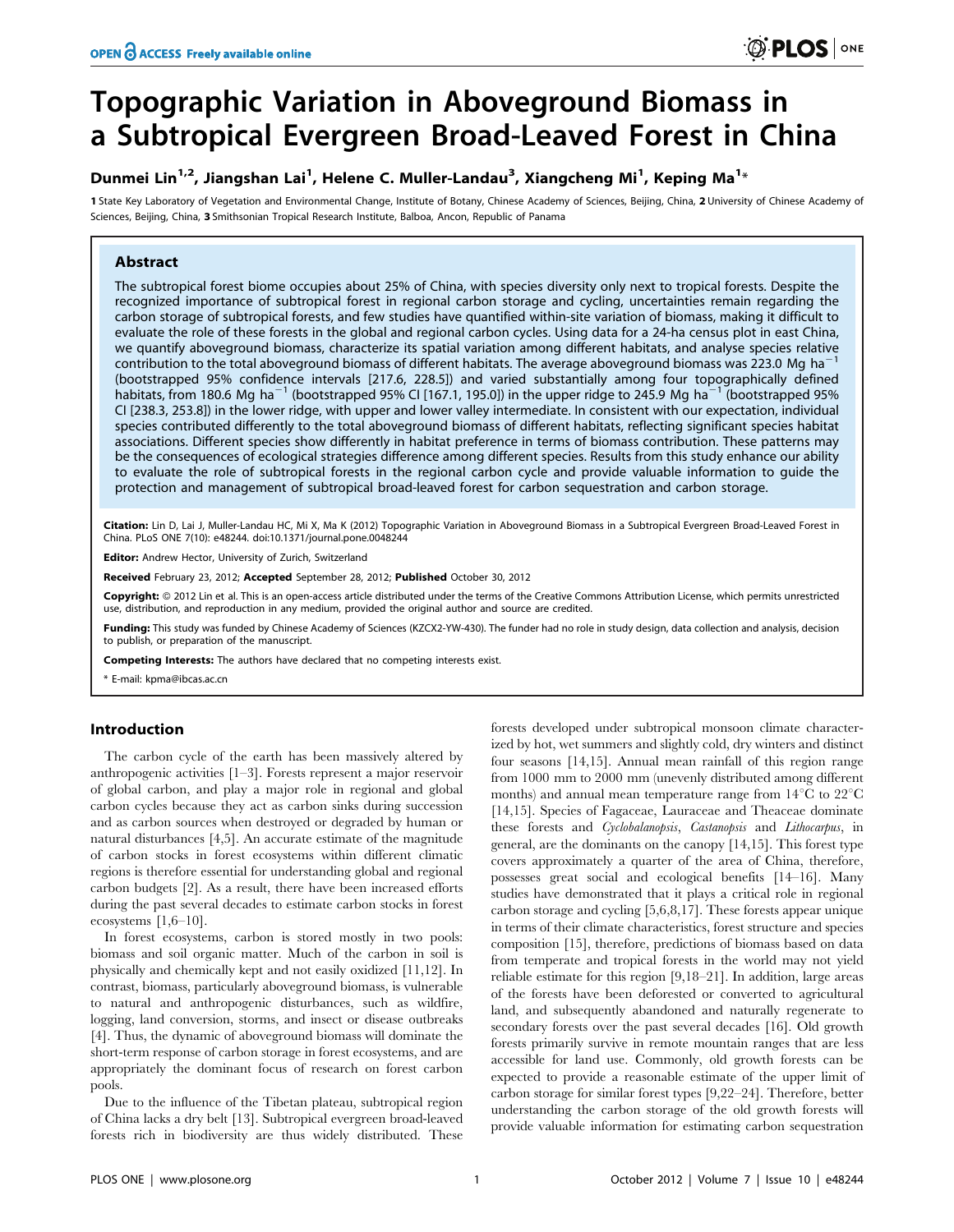potential of the secondary forest and quantifying the amount of carbon lost as a result of past land-use activities. A number of fieldbased estimates of subtropical forests biomass have been carried out in China and some of them were conducted in old growth forests (Table S1). However, there is still large uncertainty regarding the aboveground biomass estimates for subtropical forests in China because most previous studies were based on measurements over extremely small areas (Table S1), and thus are subject to large sampling errors and may fail to adequately characterize the actual aboveground biomass of the study sites [25,26]. Therefore, study of larger sampling area is needed to get a more accurate biomass value of subtropical old growth forests in China.

In addition, even for other forest types for which aboveground biomass is better known, there is limited information on local variation in biomass and determinants. What is the within-site variability of aboveground biomass, especially with respect to local variation in habitat? Do species contribute similarly or differently to the aboveground biomass of different habitats? These knowledge gaps in part reflect the fact that field measurements of biomass over large areas is expensive and time consuming [2,27]. Nevertheless, these questions merit greater attention. Answering the first question will enhance our understanding of the impacts of disturbance – whether natural or anthropogenic – on the carbon cycle of China's subtropical forest ecosystem, thus improving our ability to manage forested landscapes for carbon sequestration. Answering the second question can guide selection of species for regional scale reforestation, especially where the aim is to reforest for maximal carbon storage. For the second question, we expected that (i) individual species contribute differently to total aboveground biomass of different habitats due to species accumulate more biomass in the adapted habitats and less biomass in the unfavorable habitats, and (ii) different species show differently in habitat preference in terms of biomass contribution driven by the more or less difference in resource requirements among different species.

The Gutianshan 24-ha forest dynamic plot in east China, which supports old-growth typical subtropical evergreen broad-leaved forest, was established in 2005 [28,29]. All trees  $\geq 1$  cm in diameter at breast height were mapped, measured and identified to species-level. In the present study, we use these reliable and spatially explicit inventory data to (1) quantify the aboveground biomass of the study plot, (2) characterize the variation in aboveground biomass among different habitats in the plot, and (3) test the hypothesis that individual species contribute differently to total aboveground biomass of different habitats, and different species show differently in habitat preference in terms of biomass contribution.

## Materials and Methods

# Ethics Statement

No specific permits were required for the described field studies in and outside of Gutianshan National Nature Reserve (GNNR). The nature reserve is owned and managed by the state and its government and the location including the site for our sampling are not privately-owned or protected in any way. So, specific permission for non-profit research is not required. The field studies did not involved in endangered or protected species in this area.

#### Study Site and Data Collection

We conducted this study in a subtropical evergreen broadleaved forest located in Gutianshan National Nature Reserve (GNNR), Zhejiang Province, East China  $(29°10'19''-29°17'41''$  N,

 $118^{\circ}03'50'' - 18^{\circ}11'12''$  E; Fig. 1). GNNR was established as a National Forest Reserve in 1975, and became a National Nature Reserve in 2001. The site is characterized by subtropical monsoon climate, with a mean annual temperature of  $15.3^{\circ}$ C and receives an average of 1964 mm of rain annually [30]. The topography is relatively undulating. The parent rock of the mountain range is granite, with soil pH ranging from 5.5 to 6.5 [31]. The predominant vegetation type of GNNR is subtropical evergreen broad-leaved forest [30]. A large portion of broad-leaved forests in the GNNR is in advanced successional stages [29] and a total of 1426 seed-plant species of 648 genera and 149 families have been recorded as occurring naturally in the GNNR, which covers 8107 ha in total [31].

In December 2004, a 24-ha  $(600 \times 400 \text{ m})$  permanent forest dynamic plot (hereafter Gutianshan plot) was established in the core area of the GNNR as part of the Chinese Forest Biodiversity Monitoring Network (CForBio; http://www.cfbiodiv.org/). Plot terrain is undulate with ridges and valleys; the elevation range from 446.3 m to 714.9 m, and 20-m cell slopes range from  $13^{\circ}$  to  $62^{\circ}$  (Fig. 2). In 2005, all trees  $\geq 1$  cm in diameter at breast height (1.3 m; dbh) were mapped, tagged, identified to the species-level, and had their diameters measured to the nearest millimeter (using dbh tapes). When a bole irregularity was present at 1.3 m, we measured 10 cm above the irregularity. We encountered 159 species belonging to 103 genera and 49 families in the plot. Common species in the plot include Castanopsis eyrei (Fagaceae), Schima superba (Theaceae), Rhododendron ovatum (Ericaceae), Eurya muricata (Theaceae), Neolitsea aurata var. chekiangensis (Lauraceae), Chimonanthus salicifolius (Calycanthaceae), Camellia chekiang-oleosa (Theaceae), Daphniphyllum oldhamii (Daphniphyllaceae), Ternstroemia gymnanthera (Theaceae), and Loropetalum chinense (Hamamelidaceae). For a more detailed description of the study plot and the tree species, the reader is referred to Chen et al. [28] and Legendre et al. [29].

#### Aboveground Biomass Estimate

In this paper aboveground biomass was defined to include the aboveground oven-dried mass (stem, branches, and leaves) of living plants with dbh  $\geq 1$  cm. Total above ground biomass was estimated using allometric equations (Table 1), and was expressed in Mg ha<sup>-1</sup>. For individuals with multiple stems, we calculated aboveground biomass of each stem and summed them.  $\Box$ 

Previously published species-specific allometric equations were available for  $C$ . eyrei [32], S. superba [8], Pinus massoniana [8], Cyclobalanopsis glauca [8], Cyclobalanopsis myrsinaefolia [10], Castanopsis carlesii [10], Lithocarpus glaber [32], and Alniphyllum fortunei [33], and a genus-specific allometric equation was available for **Quercus serrata** var **brevipetiolata** [34]. Where multiple equations were available for the same species, we used the one developed for the closest geographic location [27]. For  $\mathbb{R}$ . ovatum, Rhododendron latoucheae, and L. chinense, we created species-specific allometric equations based on destructively sampled trees that span the range of diameters present in our study plot. We performed destructive sampling of 7 trees of  $\mathbb{R}$ , ovatum, 7 trees of  $\mathbb R$ . latoucheae, and 12 trees of  $\mathbb L$  chinense (all outside the Nature Reserve). After trees were harvested, each tree was separated into stem, branches, and leaves, and these fractions were separately weighed (to determine the fresh weight) using a portable electronic balance with an accuracy of  $\pm 20$  g. Subsamples of each part were collected, and oven dried at  $80^{\circ}$ C to constant weight to determine the moisture content (%). We calculated the oven-dried biomass of each tree section as ovendried weight = fresh weight $\times$  (1–moisture content). We regressed log-transformed oven-dried aboveground biomass against log-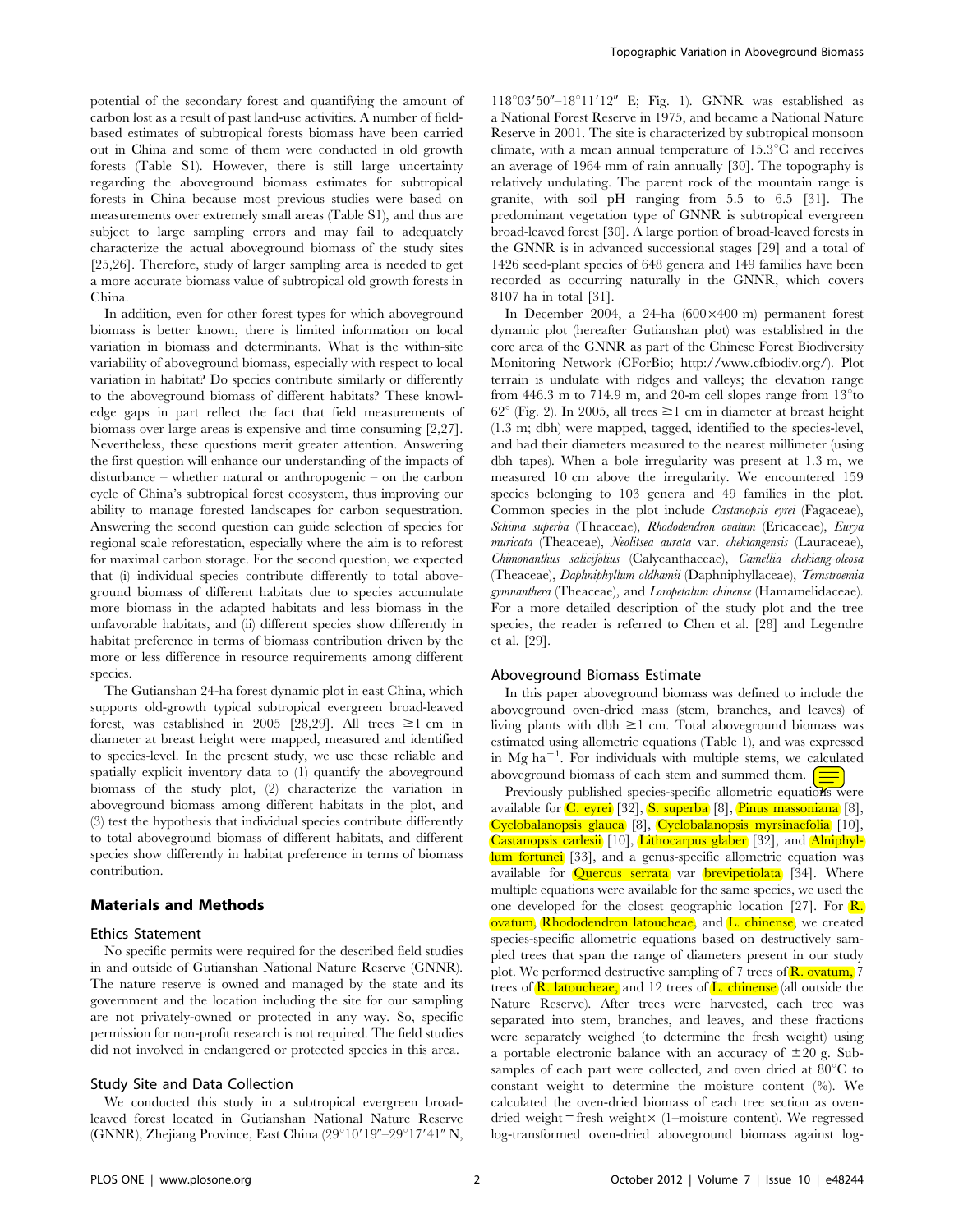

Figure 1. Location of the study site in Gutianshan National Nature Reserve, Zhejiang province, East China. doi:10.1371/journal.pone.0048244.g001

transformed dbh for each of the 3 species. Back-transformed aboveground biomass estimates were multiplied by the correction factor  $CF = e^{(MSE/2)}$ , where MSE is the mean square error of the regression [35]. The resulting allometric equations had  $R^2 > 0.92$ for each species (Table 1; Fig. S1). Over 35% of the individuals, accounting for about 74% of the total basal area, are covered by species-specific allometric equations. We used a generic allometric equation to estimate aboveground biomass of the remaining species [8]. All equations used in this study were derived from study areas with similar climates.

Most allometric equations used in this study required information on tree height. We used allometric equations relating height to diameter to predict height in these cases. We developed these equations from measurements of tree heights on a sizestratified random sample of 1066 trees in Gutianshan plot, measurements made using a telescopic measuring pole for trees ,10 m and a laser rangefinder and clinometer for taller trees. Height was modeled as a function of diameter using the linear model:  $ln(H) = ln (a) + ln(D)$ , where H is tree height, D is dbh,  $a$  and  $b$  are the species-specific regression coefficients [36]. Each linear model was then back-transformed to a power function of the



Figure 2. Topographic map of Gutianshan 24-ha plot with 10 m contour intervals. Each 20  $m \times 20$  m quadrat is categorized as one of four topographically defined habitats. doi:10.1371/journal.pone.0048244.g002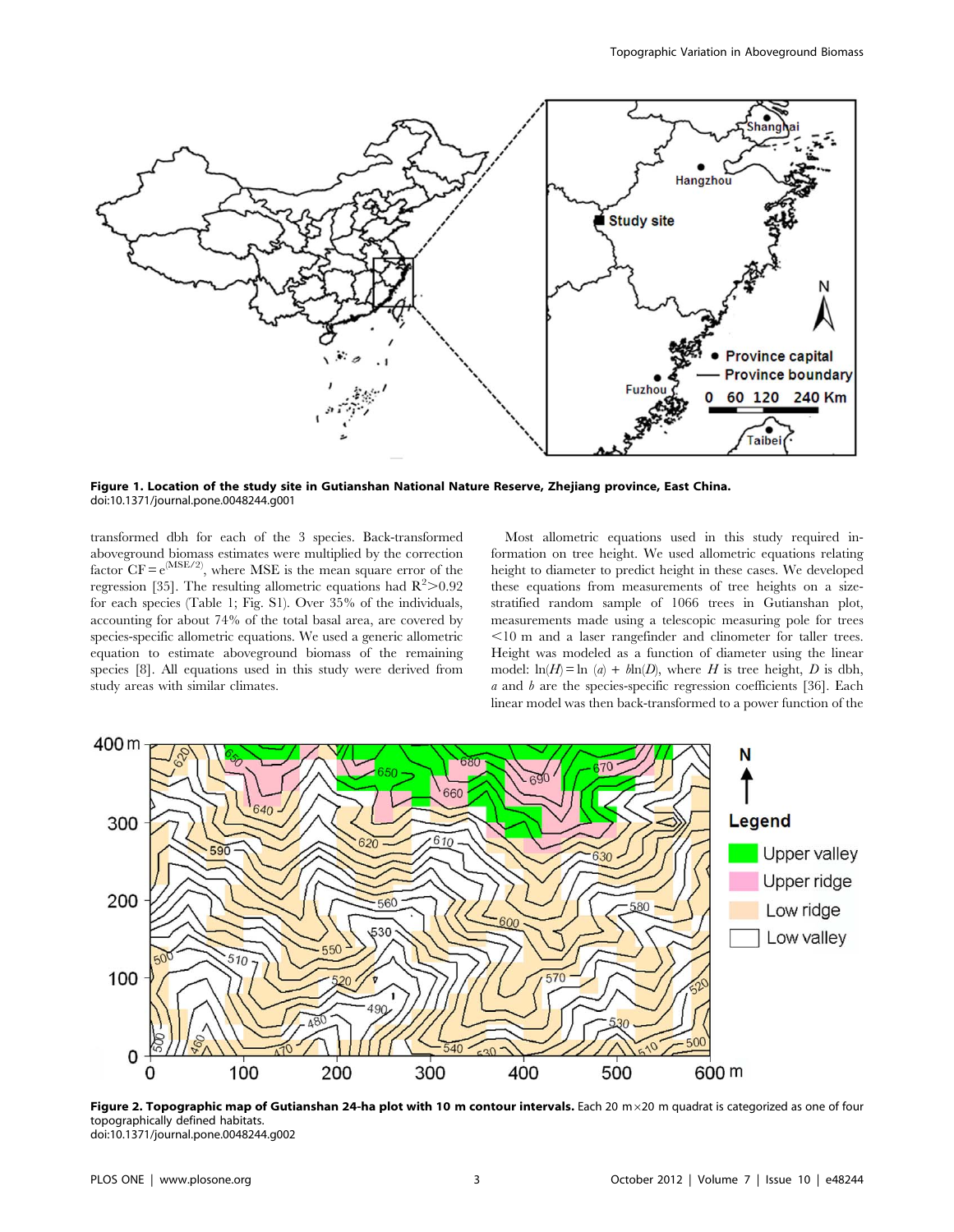Table 1. Allometric equations for aboveground biomass used in this study.

| <b>Species</b>                | <b>Allometric equations</b>                                                                                                  | $R^2$ |
|-------------------------------|------------------------------------------------------------------------------------------------------------------------------|-------|
| Schima superba                | $AGB = 0.07103 \times (D^2 \times H)^{0.91}$                                                                                 | 0.96  |
| Pinus massoniana              | $AGB = 0.1359 \times (D^2 \times H)^{0.79}$                                                                                  | 0.91  |
| Cyclobalanopsis glauca        | $AGB = 0.08542 \times (D^2 \times H)^{0.91}$                                                                                 | 0.93  |
| Castanopsis carlesii          | $AGB = 0.0453 \times D^{1.716} + 0.037 \times D^{2.4599} + 0.1565 \times D^{2.2772}$                                         | >0.98 |
| Cyclobalanopsis myrsinaefolia | $AGB = 0.1019 \times \exp(0.1387 \times D) + 0.0358 \times D^{2.4556} + 0.3152 \times D^{2.016}$                             | >0.96 |
| Castanopsis eyrei             | $AGB = 0.06491 \times (D^2 \times H)^{0.92}$                                                                                 | 0.98  |
| Lithocarpus glaber            | $AGB = 0.04268 \times (D^2 \times H)^{0.98}$                                                                                 | 0.99  |
| Quercus spp.                  | $AGB = 0.1199 \times (D^2 \times H)^{0.8509}$                                                                                | 0.99  |
| Alniphyllum fortunei          | $AGB = 0.8003 \times (D^2 \times H)^{0.5276} + 0.1768 \times (D^2 \times H)^{0.5648} + 0.564 \times (D^2 \times H)^{0.3191}$ | >0.95 |
| Loropetalum chinense          | $AGB = 0.1599 \times D^{2.35119}$                                                                                            | 0.99  |
| Rhododendron ovatum           | $AGB = 0.3323 \times D^{1.7874}$                                                                                             | 0.96  |
| Rhododendron latoucheae       | $AGB = 0.2212 \times D^{1.9932}$                                                                                             | 0.92  |
| Other species                 | $AGB = 0.09459 \times (D^2 \times H)^{0.87}$                                                                                 | 0.91  |

AGB: aboveground dry biomass (kg), D: diameter at breast height (cm), H: tree height (m). doi:10.1371/journal.pone.0048244.t001

form:  $H = aD^b \times CF$ , where CF is correction factor. We fitted 47 species-specific tree height equations, which encompassed all common species (Table S2). An equation based on combined data from all species was used for species lacking species-specific equations (Table S2).

## Habitat Classification and Forest Structure in Different **Habitats**

In a previous analysis of beta diversity in Gutianshan plot, Legendre et al. [29] divided the plot into  $600\ 20\times20$  m quadrats and used a multivariate regression tree to assign each quadrat to one of five habitats containing similar topographic conditions. Four topographic attributes – elevation, convexity, slope, and aspect – were calculated for each  $20 \times 20$  m quadrat using the methods described in Harms et al. [37]. A detailed description of the topographic parameters of the five habitats can be found in Table 1 in Lai et al. [38]. One of the five habitats had only eight quadrats and was spatially aggregated in the study plot. Thus, Lai et al. [38] merged this habitat with the most similar other habitat in his study. In this study, we used the four habitats of Lai et al. [38]: low valley, low ridge, upper valley and upper ridge (Fig. 2).

We use basal area density and tree density to describe forest structure of different habitats. Basal area was calculated by summing the cross-sectional area of each stem at breast height, including the secondary stems that branch from the main stem below breast height.

## Relative Contributions of Species to Aboveground Biomass in Different Habitats

We focused our analysis of the relative contributions of different species to biomass on those species that ranked in the top 10 in aboveground biomass in one or more habitats. For each of these species, we calculated the relative contribution to total aboveground biomass of each habitat and of the entire plot.

We used a modification of the torus-translation randomization test described by Harms et al. [37] to test whether a given species contributed significantly more or less to one or more habitats (that is, whether the aboveground biomass distribution of a given species is significantly negatively or positively associated with one or more habitats). The torus-translation test takes into account the spatial autocorrelation inherent in both plant and habitat distributions by permuting rotations of habitat coordinates relative to those of trees [37,38]. This method generates a null distribution of habitat occurrence for each focal species population, and then tests whether the observed relative contribution of each focal species on each habitat is significantly greater or lower than the random expectation. To obtain the expected values, the habitat map is overlayed on the tree distribution map, and translated while the tree distribution map remains fixed, and the edges of the habitat map wrap back on either side of the plot. At our study plot (consisting of 600  $20 \times 20$  m quadrats), 599 unique torus translated habitat maps were initially possible (not including the true habitat map). From this, it is possible to generate three original maps to continue the two-dimensional torus translation:  $180^{\circ}$ rotation, mirror image and 180° rotation of the mirror image. In total, these procedures provide 2399 translated maps (not including the true habitat map), each of which provides a value of the expected relative contribution. The observed relative contribution of a species to a given habitat was compared to the frequency distribution of expected values. If the observed value was  $\leq 2.5\%$ or  $\geq$ 97.5% of the expected values, then it was considered to have a significantly lower or higher contribution to the habitat at a significance level of 0.05. Similarly, if the observed value was  $\leq 0.5\%$  or  $\geq 99.5\%$ , then it was considered to have significantly lower or higher contribution to the habitat at a significance level of 0.01.

Values in this study are reported as means  $\pm 95\%$  confident intervals. Bootstrap samples of  $20 \times 20$  m quadrats were drawn 10,000 times with replacement to estimate 95% confident intervals. All analyses in this study were carried out using the software package R version 2.12 (R core team, 2010).

## Results

## Total Aboveground Biomass Estimate

Total aboveground biomass in the Gutianshan 24-ha plot was  $223.0 \text{ Mg } \text{ha}^{-1}$  (bootstrapped 95% CI [217.6, 228.5]; Table 2). Just 17 of 159 species contributed approximately 90% of the total aboveground biomass. The five species accounting for the largest proportion of aboveground biomass were C. eyrei (81.4 Mg ha<sup>-1</sup>), S. superba (50.1 Mg  $\overline{h}a^{-1}$ ), P. massoniana (15.8 Mg  $\overline{h}a^{-1}$ ),  $\overline{Q}$ . serrata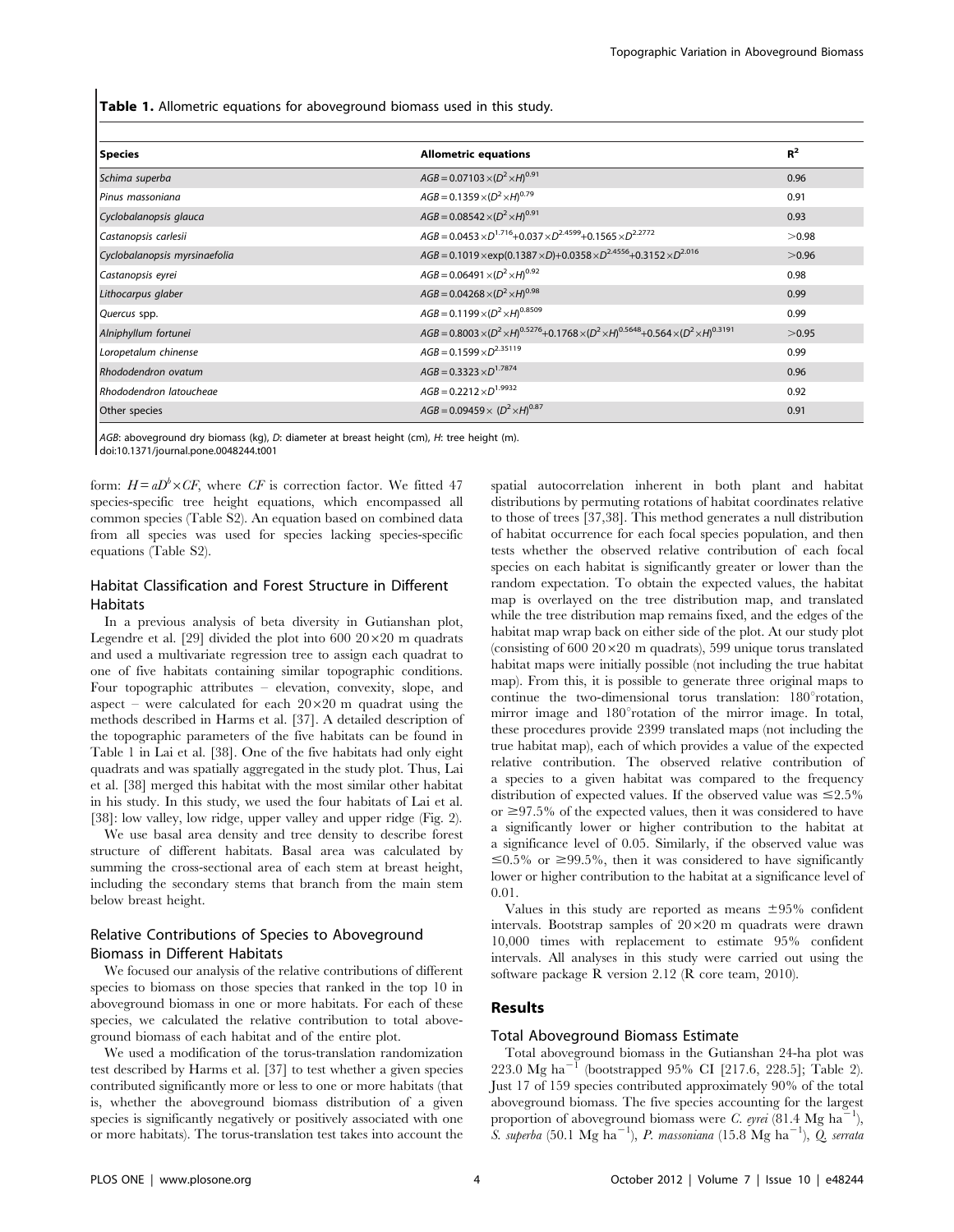Table 2. Summary of forest structure and aboveground biomass in four different habitats and entire plot of Gutianshan 24-ha plot.

| Habitats            | Area (ha) | Basal area ( $m2$ ha <sup>-1</sup> ) | Tree density (trees $ha^{-1}$ ) | $AGB$ (Mg ha <sup>-1</sup> ) |  |  |  |  |  |
|---------------------|-----------|--------------------------------------|---------------------------------|------------------------------|--|--|--|--|--|
| Low valley          | 9.48      | 39.6 (38.2, 41.1)                    | 7286 (7030, 7550)               | 209.9 (201.5, 218.3)         |  |  |  |  |  |
| Low ridge           | 10.76     | 48.0 (46.6, 49.3)                    | 7946 (7644, 8263)               | 245.9 (238.3, 253.8)         |  |  |  |  |  |
| <b>Upper valley</b> | 2.00      | 40.2 (37.4, 43.1)                    | 12038 (10398, 13835)            | 199.4 (181.8, 218.3)         |  |  |  |  |  |
| Upper ridge         | 1.76      | 40.6 (38.2, 43.1)                    | 17664 (16108, 19203)            | 180.6 (167.1, 195.0)         |  |  |  |  |  |
| Entire plot         | 24.00     | 43.5 (42.5, 44.4)                    | 8739 (8405, 9081)               | 223.0 (217.6, 228.5)         |  |  |  |  |  |
|                     |           |                                      |                                 |                              |  |  |  |  |  |

Values are means with bootstrapped 95% confidence interval in parentheses. AGB: aboveground biomass.

doi:10.1371/journal.pone.0048244.t002

var brevipetiolata (9.3 Mg ha<sup>-1</sup>), and C. glauca (6.5 Mg ha<sup>-1</sup>). Trees 10–40 cm in diameter accounted for 69.5% of the aboveground biomass, while trees greater than 40 cm accounted for 20.1%, and trees less than 10 cm just 10.5% (Fig. 3).

# Habitat Differences in Stand Structure and Aboveground Biomass

The four habitats differed in forest structure and aboveground biomass (Table 2; Fig. 4). Low valley had the lowest basal area  $(39.6 \text{ m}^2 \text{ ha}^{-1}$ , bootstrapped 95% CI [38.2, 41.1]), the lowest tree density (7286 trees ha<sup>-1</sup>, bootstrapped 95% CI [7030, 7550]), and slightly below average aboveground biomass. Low ridge had the largest basal area (48.0 m<sup>2</sup> ha<sup>-1</sup>, bootstrapped 95% CI [46.6, 49.3]), the largest aboveground biomass  $(245.9 \text{ Mg ha}^{-1}, \text{ boot-}$ strapped 95% CI [238.3, 253.8]), and low tree density (7946 trees ha<sup>-1</sup>, bootstrapped 95% CI [7644, 8263]), consistent with it having the largest number of big trees. The upper valley had intermediate basal area (40.2 m<sup>2</sup> ha<sup>-1</sup>, bootstrapped 95% CI<br>[37.4, 43.1]) and stem density (12038 trees ha<sup>-1</sup>, bootstrapped 95% CI [10398, 13835]), and somewhat below average aboveground biomass. The upper ridge contrasted sharply in forest structure from all other habitats: it had the highest stem density



Figure 3. Distribution of tree aboveground biomass (AGB) among diameter classes (DBH class) in Gutianshan 24-ha plot. Error bars show 95% confidence intervals based on bootstrapping over  $20\times20$  m quadrats.

doi:10.1371/journal.pone.0048244.g003

 $(17664 \text{ trees ha}^{-1}, \text{ bootstrapped 95\% CI [16108, 19203])}$  and the lowest aboveground biomass (180.6 Mg ha<sup>-1</sup>, bootstrapped 95% CI [167.1, 195.0]), reflecting a high density of small trees.

# Habitat Differences in Major Contributors of Aboveground Biomass

We found that relatively few species dominated aboveground biomass in the entire plot and in individual habitats. The top-10 ranking species contributed 79–90% of the total aboveground biomass in each habitat (Fig. 5). The relative contribution of individual species differed significantly among different habitats (Table 3; Fig. 5). According to the torus-translation test, 15 of the 18 top-10 ranking species showed significant associations with one or more of the four habitats (Table 3). In total, 40 of 72 tests were significant at the individual test significance level of  $P = 0.05$ , and 28 were significant at  $P = 0.01$  (Table 3). Species show differently in habitat preference in terms of biomass contribution (Table 3; Fig. 5). Of the 15 species which show significant habitat associations, 13 species were positively associated with only one habitat but negatively associated with one or more of the other three habitats (Table 3). 8, 3, 0 and 6 species were positively associated with low valley, low ridge, upper valley and upper ridge, respectively (Table 3). Only P. massoniana and Myrica rubra were positively associated with both low ridge and upper ridge (Table 3).

## **Discussion**

# Comparisons of Aboveground Biomass to Previous Studies

Estimated aboveground biomass measured in the plot and its habitats in this study are within the range of earlier reported values from other subtropical evergreen broad-leaved forests in China (Table S1). Considerable variation in aboveground biomass among subtropical evergreen broad-leaved forests in China is explained by forest stand age (Fig. 6). In addition, differences in climate [9,18,19], topography [39,40], soil condition [39,41], forest structure [20], and species composition [21] are also likely to contribute.

## Variation in Aboveground Biomass Among Habitats

Aboveground biomass varied substantially among the four topographic habitats in our study plot (Table 2). Low ridge supported the greatest aboveground biomass (245.9 Mg ha<sup>-1</sup>, bootstrapped 95% CI [238.3, 253.8]), whereas upper ridge held the lowest (180.6 Mg ha<sup>-1</sup>, bootstrapped 95% CI [167.1, 195.0]). High variation in aboveground biomass at local scales has been documented in other studies, and has been attributed to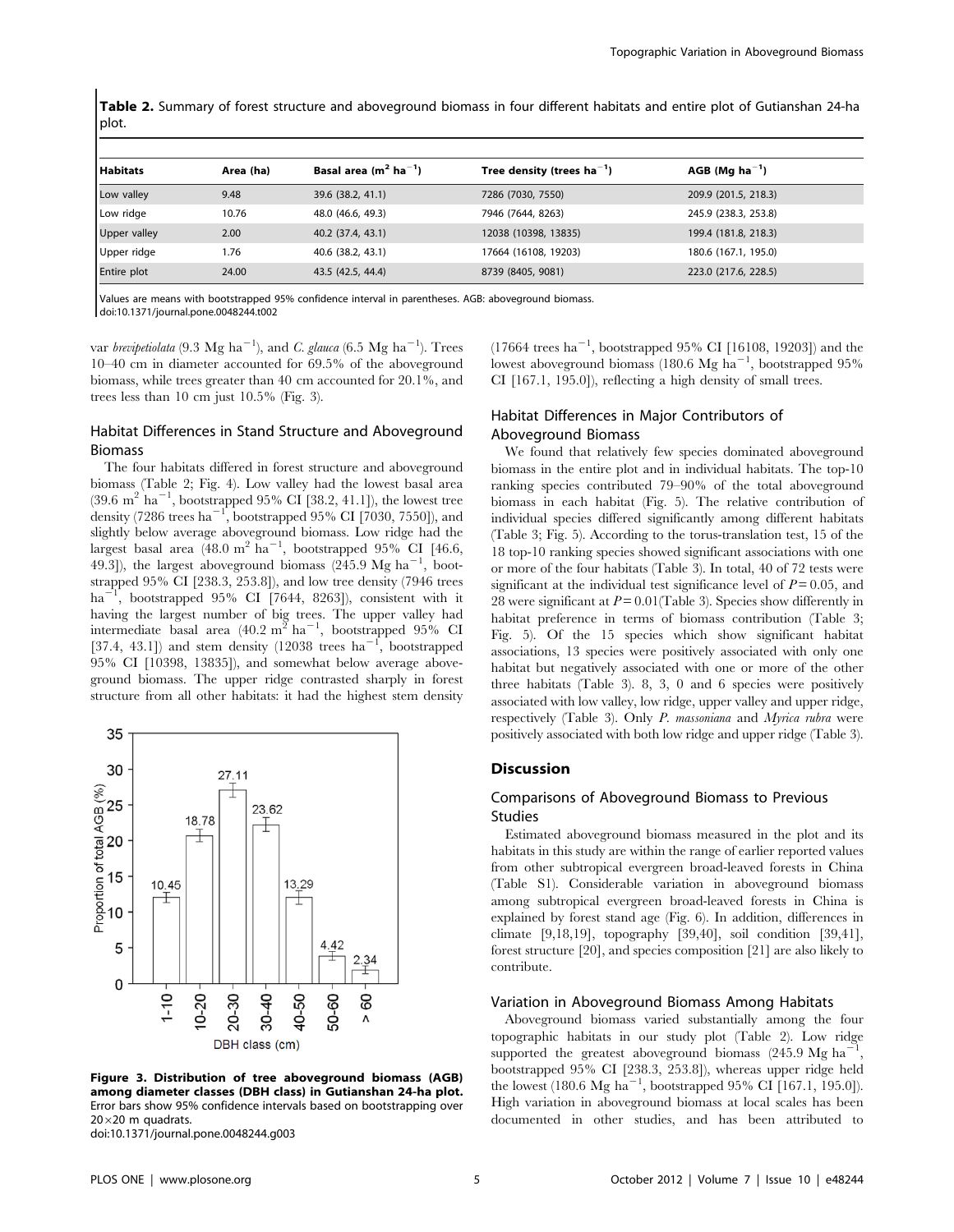

Figure 4. Distribution of tree aboveground biomass (AGB) among different diameter classes (DBH class) for the four habitats. Error bars show 95% confidence intervals based on bootstrapping over 20 m  $\times$ 20 m quadrats within each habitat type (i.e., if the habitat contains 100 20  $m \times 20$  m quadrats, 100 of these quadrats are sampled with replacement for each bootstrap iteration). doi:10.1371/journal.pone.0048244.g004

Table 3. Relative contributions to total aboveground biomass in the four habitats of Gutianshan 24-ha plot for the 18 species that rank in the top 10 in one or more habitats, and tests for whether these contributions are significantly higher or lower in individual habitats by using torus-translation test.

|                                              | Low valley |            | Low ridge                |           | <b>Upper valley</b> |                   |           | Upper ridge |                                 |           |             |                   |
|----------------------------------------------|------------|------------|--------------------------|-----------|---------------------|-------------------|-----------|-------------|---------------------------------|-----------|-------------|-------------------|
| Species (species code)                       | <b>RC</b>  | $P$ -value |                          | <b>RC</b> | $P$ -value          |                   | <b>RC</b> | $P$ -value  |                                 | <b>RC</b> | $P$ -value  |                   |
| Castanopsis eyrei (CE)                       | 31.35      | 0.002      | $\blacksquare$           | 42.47     | 1.000               | $^{++}$           | 33.30     | 0.327       |                                 |           | 21.67 0.002 | $\blacksquare$    |
| Schima superba (SS)                          | 21.44      | 0.107      |                          | 23.55     | 0.912               |                   | 23.30     | 0.673       |                                 |           | 20.40 0.233 |                   |
| Pinus massoniana (PM)                        | 3.23       | 0.002      | $\blacksquare$           | 8.35      | 0.978               | $^{+}$            | 9.83      | 0.850       |                                 |           | 17.66 1.000 | $^{++}$           |
| Quercus serrata var. brevipetiolata (QS)     | 0.89       | 0.002      | $\blacksquare$           | 4.42      | 0.675               |                   | 7.09      | 0.813       |                                 |           | 18.87 1.000 | $++$              |
| Cyclobalanopsis glauca (CG)                  | 5.01       | 1.000      | $^{++}$                  | 2.06      | 0.002               | Ξ                 | 0.81      | 0.023       | $\overline{\phantom{m}}$        | 0.15      | 0.002       | Ξ                 |
| Machilus thunbergii (MT)                     | 4.56       | 1.000      | $++$                     | 0.95      | 0.001               | $\blacksquare$    | 1.91      | 0.380       |                                 | 0.09      | 0.002       | $\blacksquare$    |
| Cyclobalanopsis myrsinaefolia (CM)           | 3.53       | 1.000      | $^{++}$                  | 0.95      | 0.005               | -                 | 3.32      | 0.825       |                                 | 0.15      | 0.035       |                   |
| Daphniphyllum oldhamii (DO)                  | 2.42       | 0.998      | $++$                     | 1.75      | 0.297               |                   | 0.63      | 0.020       | $\hspace{0.1mm}-\hspace{0.1mm}$ | 0.24      | 0.002       | Θ                 |
| Lithocarpus glaber (LG)                      | 2.44       | 1.000      | $^{++}$                  | 1.18      | 0.010               | -                 | 0.63      | 0.012       | $\overline{\phantom{m}}$        | 0.37      | 0.003       | Ξ                 |
| Loropetalum chinense (LC)                    | 2.74       | 1.000      | $++$                     | 0.91      | 0.003               | $\left( -\right)$ | 0.67      | 0.033       |                                 | 0.46      | 0.018       | $\qquad \qquad -$ |
| Myrica rubra (MR)                            | 0.80       | 0.002      | Θ                        | 1.64      | 0.985               | $^{+}$            | 1.46      | 0.592       |                                 | 2.58      | 0.993       | $^{+}$            |
| Rhododendron ovatum (RO)                     | 1.33       | 0.717      |                          | 1.22      | 0.143               |                   | 1.37      | 0.708       |                                 | 1.43      | 0.733       |                   |
| Ternstroemia gymnanthera (TG)                | 1.73       | 0.993      | $^{+}$                   | 1.17      | 0.270               |                   | 0.33      | 0.027       |                                 | 0.46      | 0.080       |                   |
| Distylium myricoides (DM)                    | 2.30       | 1.000      | $++$                     | 0.59      | 0.002               | Θ                 | 1.35      | 0.601       |                                 | 0.11      | 0.003       | Θ                 |
| Corylopsis glandulifera var. hypoglauca (CO) | 0.16       | 0.005      | $\overline{\phantom{0}}$ | 0.35      | 0.045               |                   | 1.46      | 0.870       |                                 | 4.38      | 1.000       | $^{++}$           |
| Meliosma oldhamii (MO)                       | 0.42       | 0.395      |                          | 0.27      | 0.037               |                   | 1.33      | 0.935       |                                 | 1.10      | 0.898       |                   |
| Albizia kalkora (AK)                         | 0.34       | 0.447      |                          | 0.25      | 0.007               | -                 | 0.54      | 0.838       |                                 | 1.00      | 0.998       | $^{++}$           |
| Camellia chekiang-oleosa (CC)                | 0.28       | 0.381      |                          | 0.20      | 0.002               | E                 | 0.52      | 0.830       |                                 | 0.86      | 0.997       | $++$              |

RC: relative contribution (%). P-values are for the torus-translation tests, and are marked '+' and '++' for contributions that are significantly higher at individual test significance levels of 0.05 and 0.01, respectively and are marked '-' and  $\sim$ ' for contributions that are significantly lower at significance level of 0.05 and 0.01. doi:10.1371/journal.pone.0048244.t003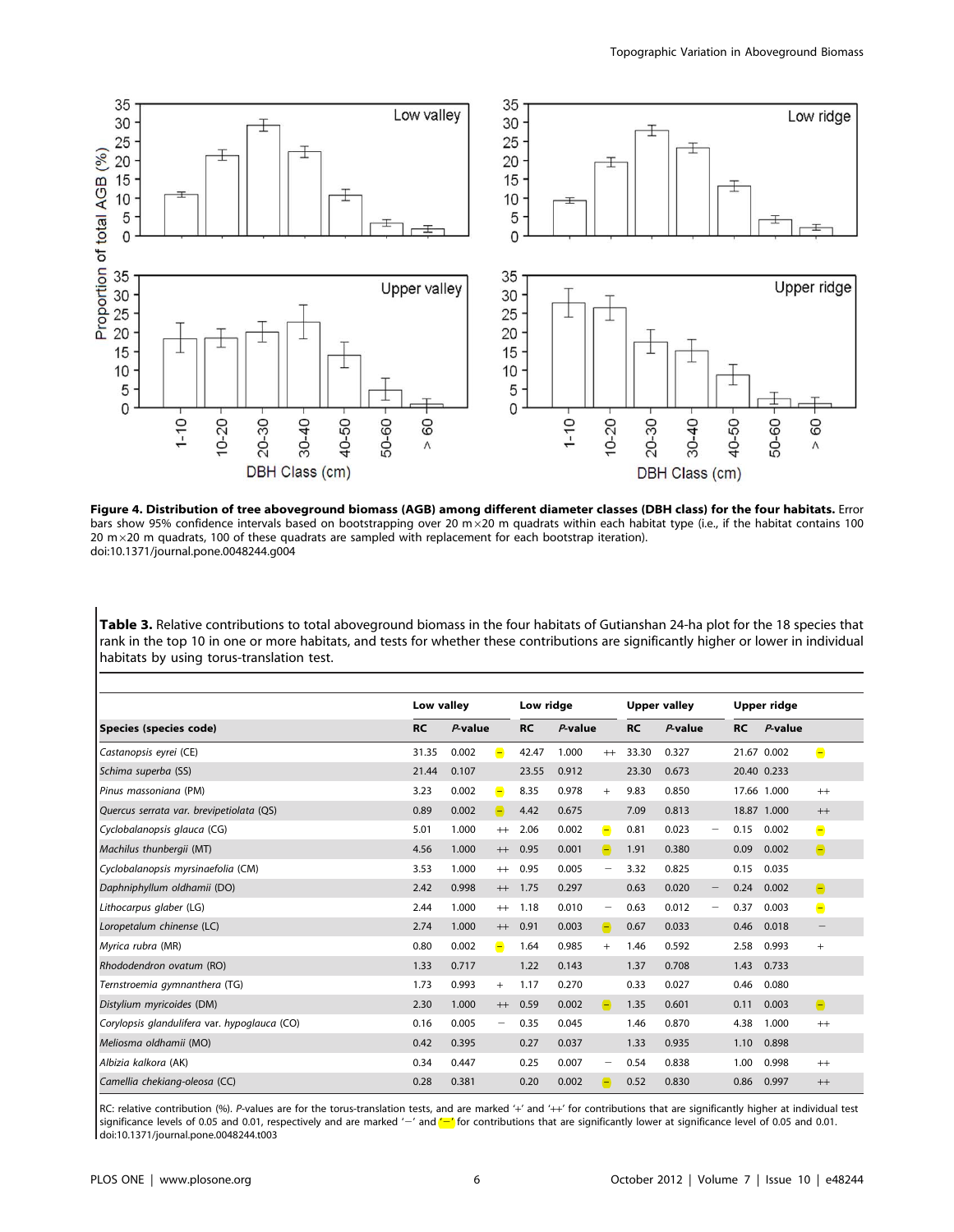

Figure 5. Relative contributions to total aboveground biomass (AGB) in different habitats for the 18 species that rank in the top 10 in one or more habitats. Species codes are defined in Table 3. Bars show relative contribution to aboveground biomass of the specific habitat while triangles show relative contribution to aboveground biomass of the entire plot; thus differences between bars and triangle represent the influence of species habitat associations. Aboveground biomass values of the 18 top-10 ranking species are given in Table S3. doi:10.1371/journal.pone.0048244.g005

differences in topography, soil fertility, light condition, natural disturbance and their interaction [42–45].



Figure 6. Relationship between forest stand age and forest aboveground biomass (AGB) of subtropical forests in China. Data is fitted by S-curve model  $y = e^{(a+b/x)}$  and data sources are listed in Table S1.

doi:10.1371/journal.pone.0048244.g006

Topography can influence the distribution of aboveground biomass in forests in multiple ways. Ferry et al. [44] found that steep slopes are associated with increased treefall mortality in a lowland rain forest in French Guiana. In a subtropical forest in Taiwan, high aboveground biomass was found in topographically flat areas [45]. In our study plot, the two valley habitats (low valley and upper valley) have many large rocks, perhaps because a small stream runs through them. Man et al. [46] found more trees uprooted after the ice storm disturbance in 2008 in the low valley habitat than in the other habitats in our study plot, and suggested this was due to the shallow soil and steep slopes. Besides the direct effects, terrain features greatly influence local conditions, especially soil processes, hydrology and light conditions [40,42], which may in turn influence growth, mortality and recruitment, and thereby contribute to variation in aboveground biomass among habitats.

The positive relationship between soil nutrient availability and net primary productivity has been widely recognized, especially for soil nitrogen and phosphorus [47–49]. However, the relationship between soil fertility and aboveground biomass is less clear, as previous studies have yielded conflicting results [41,42–44,50]. In our study plot, the two valley habitats have higher soil fertility [51]. However, aboveground biomass in valley habitats is not higher than in the relative infertile habitat (low ridge; Table 2). Fertile soils should improve the stand productivity, leading to a more intense competition among trees [52]. Mortality rates may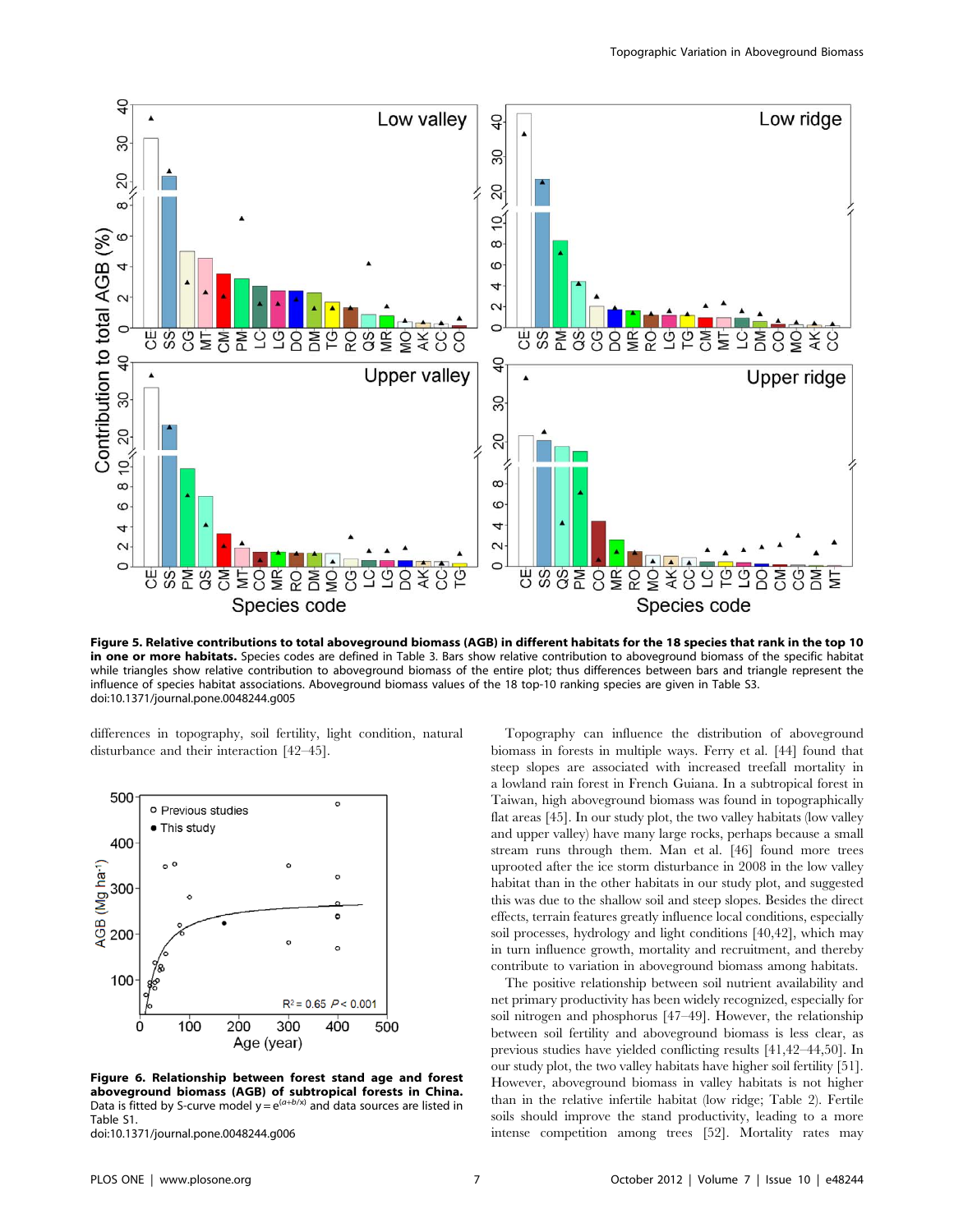increase faster than growth rates on fertile soils, leading to lower biomass accumulation on fertile soils, at least in some cases [44,53]. Further work is needed to investigate this possibility.

Light availability also varies with topography: it is higher on the ridges than in the valleys [42]. Consistent with this, many shadetolerant species are found in valley habitats on our plot, while many light-demanding species are more abundant in the ridge habitats [24,33]. For example, the most dominant light-demanding species, C. eyrei, contributes significantly more biomass to the total aboveground biomass of low ridge than that of low valley (one tailed *t*-test,  $t = -6.83$ ,  $df = 487.23$ ,  $P < 0.0001$ ). These patterns suggest that light availability may be a major force in differences in species composition among habitats, and thereby perhaps also differences in aboveground biomass.

Finally, natural disturbances can also disrupt the carbon cycle of forest ecosystems and export carbon from the ecosystem [3,54] and may have influenced patterns of aboveground biomass in our study site. Past disturbance may be the most important factor explaining the low aboveground biomass in upper ridge. This habitat was disturbed by fire, caused by local lightning strokes, in the 1960s [29]. The trees in this habitat are smaller and more numerous than in other habitats (Table 2), and include many individuals of pioneer or disturbance-related species, such as Q. serrata var. brevipetiolata, Lyonia ovalifolia var. hebecarpa, Rhododendron mariesii, Albizia kalkor, Lindera reflexa, and Platycarya strobilacea [29]. These patterns strongly suggest that this area is still recovering from the fire, and is at an earlier successional stage than the rest of the plot.

#### Relative Contributions to Aboveground Biomass

In consistent with our expectation, our results clearly reveal that individual species contributed differently to the total aboveground biomass of different habitats, showing significant species habitat associations, and different species show differently in habitat preference in terms of biomass contribution (Table 3; Fig. 5). At least two different mechanisms might account for the patterns we detected. First, species differences in ecological strategies (niche differentiation) may account for the spatial segregation of species on different habitats [29,37,52,55]. The complex topographic features of our study plot result in differential resource availability (soil nutrients, light and water) among different habitats [51]. Species are expected to accumulate higher biomass in areas with environmental conditions for which they are best adapted, thus result in the significant habitat associations in terms of biomass contribution. Second, seed dispersal limitation may also result in the spatial aggregation of specific species in specific habitat [56], thus result in the significant habitat associations in terms of biomass contribution. However, 13 of the 15 species, which show significant habitat associationsinourtest,weredispersalbyrodents,birdsandwind[57], suggesting that dispersal limitation is not severe at local scale [58]. Consequently, seed dispersal limitation is unlikely to account for the obvious patterns we detected.

Although biodiversity considerations have been taken into account only marginally in current international climate change mitigation initiatives [59], how can biodiversity affect forest carbon storage has captured much attention of scientists in the past few years [60–63]. Niche complementarity hypothesis has been proposed to explain the relationship between biodiversity and ecosystem function in many studies [60,64]. This hypothesis predicts that more species take greater advantage of the niche opportunities that are available in an environment, thus result in more complete resource use [64]. In our study, we found that different species show differently in habitat preference in terms of biomass contribution (Fig. 5, Table 3), indicating that species may complement each other in space, thus keep high carbon storage at the whole plot scale. This may represent a form of niche complementarity [59,65].

## Implications

Our study constitutes the largest (24-ha) whole-plot assessment of aboveground biomass in China to date (Table S1). Because the Gutianshan plot was specifically chosen to be representive of typical old-growth evergreen broad-leaved subtropical forest in this region, and because measurements in this plot were done very carefully and over a large area [29], we suggest that the aboveground biomass estimates presented here provide the best estimates to date of biomass of old-growth subtropical forests in this region. They thus constitute an important contribution to understanding the role of subtropical forests in the regional and global carbon cycle. However, because there is considerable spatial variation in aboveground biomass at large scales [9,18,20,40,41], measurements at more sites are required to determine the distribution of aboveground biomass for forests across the subtropical region of China as a whole. Our study also suggests that local scale biomass variations may be correlated with the local abiotic environment, and specifically topography. Therefore, when scaling up biomass estimates from stand to local or regional scales, inclusion of topographical and other environmental factors may substantially improve the accuracy of the larger-scale estimates.

Forest protection and reforestation are viable and low-cost strategies for mitigating rising levels of atmospheric  $CO<sub>2</sub>$  and associated impacts of global climate change [66,67]. Secondary forests have the potential to sequester a large amount of carbon as they regrow and approach old-growth stature [68,69]. In Zhejiang province, evergreen broad-leaved forest covers roughly 263, 600 ha [70], with an average total biomass (aboveground and belowground biomass) of 89.19 Mg ha<sup>-1</sup> [8]. If we assume that the below ground biomass is equal to 23.3% of aboveground biomass [71], then our measurements correspond to total biomass of 274.96  $\overline{Mg}$  ha<sup>-1</sup>. If we assume this is the carbon carrying capacity, namely the mass of carbon able to be stored in forest biomass under natural conditions without anthropogenic disturbance, about 24.49 Tg carbon could be accumulated by the growth of biomass in the evergreen broad-leaved forests of Zhejiang province (assumed 50% of biomass is carbon) over the coming decades if they were protected and allowed to naturally regenerate (thereby approaching this carrying capacity). Of course, the carbon sequestration potential of these forests varies over time and space, and not all may be capable of attaining this biomass density, but in any case, this does provide a perspective on the capacity of these secondary forests to mitigate  $CO<sub>2</sub>$  emissions.

## Supporting Information

Figure S1 Graphs of aboveground biomass against diameter and corresponding newly fitted allometric equations for Rhododendron ovatum, Rhododendron latoucheae, and Loropetalum chinense. (PDF)

Table S1 Estimates of aboveground biomass in subtropical evergreen broad-leaved forests in China. (DOCX)

Table S2 Tree height allometric equations for Gutianshan 24-ha plot.

(DOCX)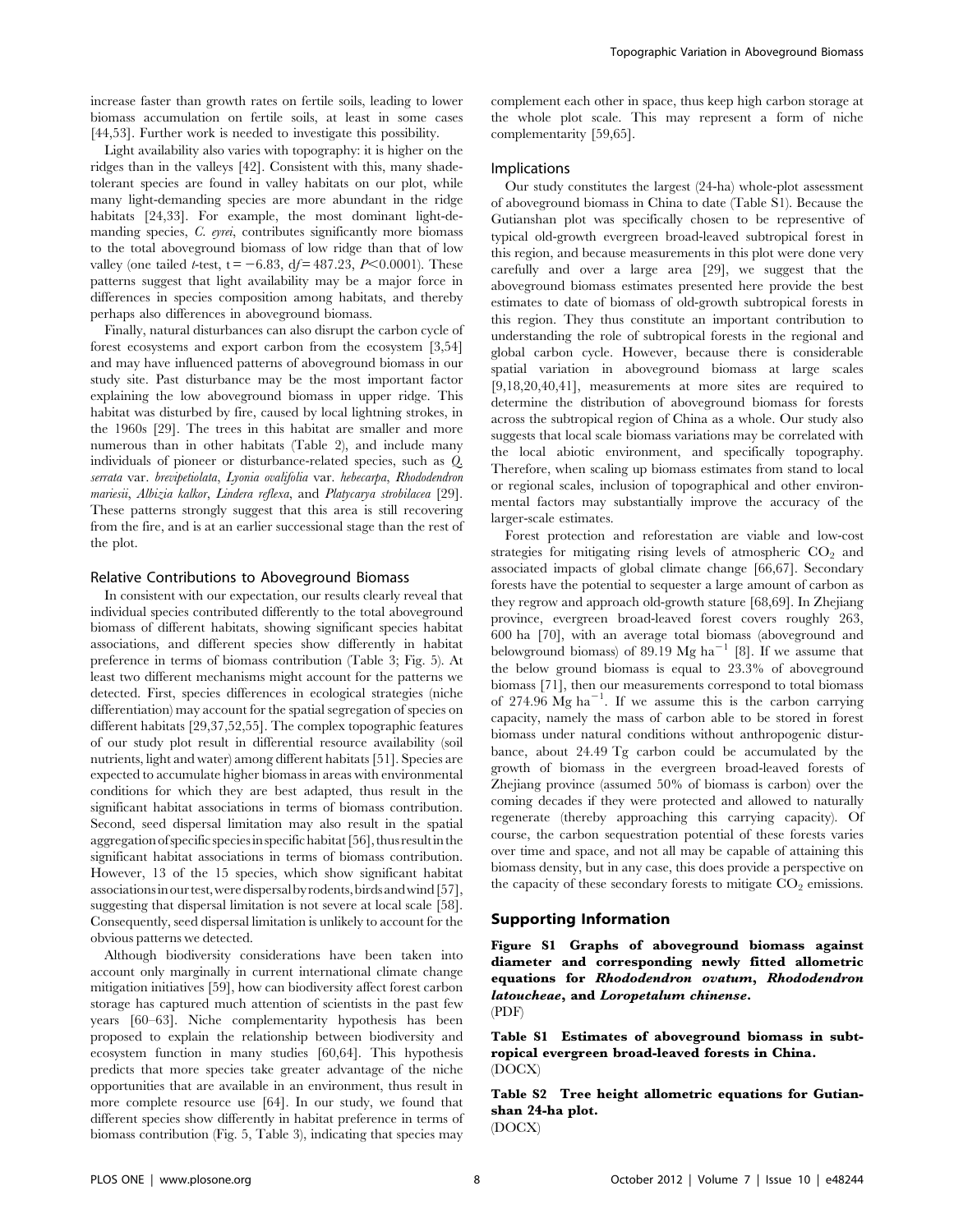## Table S3 Aboveground biomass of the 18 top-10 ranking species in Gutianshan plot. (DOCX)

## Acknowledgments

We thank Dr. Ryan Chisholm for helpful suggestions in manuscript preparation and the field crew for their hard work throughout this study.

## References

- 1. Dixon RK, Brown S, Houghton RA, Solomon AM, Trexler MC, et al. (1994) Carbon pools and flux of global forest ecosystems. Science 263: 185–190.
- 2. Houghton RA (2005) Aboveground forest biomass and the global carbon balance. Global Change Biology 11: 945–958.
- 3. Schulze ED (2006) Biological control of the terrestrial carbon sink. Biogeosciences 3: 147–166.
- 4. Lorenz K, Lal R (2010) Carbon sequestration in forest ecosystems. Dordrecht: Springer.
- 5. Pan Y, Birdsey RA, Fang J, Houghton R, Kauppi PE, et al. (2011) A large and persistent carbon sink in the world's forests. Science 333: 998–993.
- 6. Fang J, Wang G, Liu G, Xu S (1998) Forest biomass of China: An estimate based on the biomass-volume relationship. Ecological Applications 8: 1084– 1091.
- 7. Chave J, Condit R, Lao S, Casperesen JP, Foster RB, et al. (2003) Spatial and temporal variation of biomass in a tropical forest: results form a large census plot in Panama. Journal of Ecology 91: 240–252.
- 8. Zhang J, Ge Y, Chang J, Jiang B, Jiang H, et al. (2007) Carbon storage by ecological service forests in Zhejiang Province, subtropical China. Forest Ecology and Management 245: 64–75.
- 9. Keith H, Mackey B, Lindenmayer D (2009) Re-evaluation of forest biomass carbon stocks and lessons from the world's most carbon-dense forests. Proceedings of the National Academy of Sciences of the United States of America 106: 11635–11640.
- 10. Yang T, Song K, Da L, Li X, Wu J (2010) The biomass and aboveground net primary productivity of Schima superba-Castanopsis carlesii forests in east China. Science in China (Series C: Life Sciences) 53: 811–821.
- 11. Post WM, Kwon KC (2000) Soil carbon sequestration and land–use change: Processes and potential. Global Change Biology 6: 317–328.
- 12. Davidson EA, Janssens IA (2006) Temperature sensitivity of soil carbon decomposition and feedbacks to climate change. Nature 440: 165–173.
- 13. Kira T (1991) Forest ecosystems of east and southeast-Asia in a global perspective. Ecological Research 6: 185–200.
- 14. Wu Z (1980) The Vegetation of China. Beijing: Science Press. [in Chinese].
- 15. Zhong Z (1987) The typical subtropical evergreen broadleaved forest of China. Journal of Southwest China Normal University 3: 109–121.
- 16. Wang X, Kent M, Fang X (2007) Evergreen broad-leaved forest in Eastern China: Its ecology and conservation and the importance of resprouting in forest restoration. Forest Ecology and Management 245: 76–87.
- 17. Piao S, Fang J, Ciais P, Peylin P, Huang Y, et al. (2009) The carbon balance of terrestrial ecosystems in China. Nature 458: 1009–1013.
- 18. Malhi Y, Wood D, Baker TR, Wright J, Phillips OL, et al. (2006) The regional variation of aboveground live biomass in old-growth Amazonian forests. Global Change Biology 12: 1107–1138.
- 19. Stegen JC, Swenson NG, Enquist BJ, White EP, Phillips OL, et al. (2011) Variation in aboveground forest biomass across broad climatic gradients. Global Ecology and Biogeography 20: 744–754.
- 20. Baraloto C, Rabaud S, Molto Q, Blanc L, Fortunel C, et al. (2011) Disentangling stand and environmental correlates of aboveground biomass in Amazonian forests. Global Change Biology 17: 2677–2688.
- 21. Baker TR, Phillips OL, Malhi Y, Almeida S, Arroyo L, et al. (2004) Variation in wood density determines spatial patterns in Amazonian forest biomass. Global Change Biology 10: 545–562.
- 22. Smithwick EAH, Harmon ME, Remillard SM, Acker SA, Franklin JF (2002) Potential upper bounds of carbon stores in forests of the pacific northwest. Ecological Applications 12: 1303–1317.
- 23. Keith H, Mackey B, Berry S, Lindenmayer D, Gibbons P (2010) Estimating carbon carrying capacity in natural forest ecosystems across heterogeneous landscapes: addressing sources of error. Global Change Biology 16: 2971–2989.
- 24. Hoover C, Leak W, Keel B (2012) Benchmark carbon stocks from old-growh forests in northern New England, USA. Forest Ecology and Management 266: 108–114.
- 25. Chave J, Condit R, Aguilar S, Hernandez A, Lao S, et al. (2004) Error propagation and scaling for tropical forest biomass estimates. Philosophical Transactions of the Royal Society of London Series B-Biological Sciences 359: 409–420.
- 26. Král K, Janík D, Vrska T, Adam D, Hort L, et al. (2010) Local variability of stand structural features in beech dominated natural forests of Central Europe: Implications for sampling. Forest Ecology and Management 260: 2196–2203.
- 27. Brown S (2002) Measuring carbon in forests: current status and future challenges. Environmental Pollution 116: 363–372.

We are grateful to acknowledge the support of Earthwatch Institute and the HSBC Climate Partnership.

## Author Contributions

Conceived and designed the experiments: KPM DML. Performed the experiments: DML. Analyzed the data: DML JSL. Contributed reagents/ materials/analysis tools: KPM XCM JSL. Wrote the paper: DML HCM.

- 28. Chen B, Mi X, Fang T, Chen L, Ren H, et al. (2009) Gutianshan forest dynamic plot: Tree species and their distribution patterns. Beijing: China Forestry Publishing House.
- 29. Legendre P, Mi X, Ren H, Ma K, Yu M, et al. (2009) Partitioning beta diversity in a subtropical broad-leaved forest of China. Ecology 90: 663–674.
- 30. Yu M, Hu Z, Yu J, Ding B, Fang T (2001) Forest vegetation types in Gutianshan National Natural Reserve in Zhejiang. Journal of Zhejiang University (Agriculture and Life Science) 27: 375–380. [in Chinese].
- 31. Hu Z, Yu M, Suo F, Wu F, Liu Q (2008) Species diversity characteristics of coniferous broad-leaved forest in Gutian Moutain National Nature Reserve, Zhejiang province. Ecology and Environment 17: 1961–1964. [in Chinese].
- 32. Du G, Hong L, Yao G (1987) Estimate and analysis the aboveground biomass of a secondary evergreen broad-leaved forest in Northwest of Zhejiang. Journal of Zhejiang Forestry Science and Technology 7: 5–12. [in Chinese].
- 33. Chen W (2000) Study on the net productivity dynamic changes of the aboveground portion of Alniphyllum fortunei plantation. Journal of Fujian Forestry and Technology 27: 31–34. [in Chinese].
- 34. Chen Q, Shen Q (1993) Studies on the biomass models of the tree stratum of secondary Cyclobalanopsis glauca forest in Zhejiang. Acta Phytoecologica Sinica 17: 38–47. [in Chinese].
- 35. Sprugel DG (1983) Correcting for bias in log-transformed allometric equations. Ecology 64: 209–210.
- 36. Köhl M, Magnussen SS, Marchetti M (2006) Sampling methods, remote sensing and GIS multiresource forest inventory. New York: Springer.
- 37. Harms KE, Condit R, Hubbell SP, Foster RB (2001) Habitat associations of trees and shrubs in a 50-ha neotropical forest plot. Journal of Ecology 89: 947– 959.
- 38. Lai J, Mi X, Ren H, Ma K (2009) Species-habitat associations change in a subtropical forest of China. Journal of Vegetation Science 20: 415–423.
- 39. de Castilho CV, Magnusson WE, de Araujo RNO, Luizao RCC, Lima AP, et al. (2006) Variation in aboveground tree live biomass in a central Amazonian forest: Effects of soil and topography. Forest Ecology and Management 234: 85–96.
- 40. Mascaro J, Asner GP, Muller-Landau HC, van Breugel M, Hall J, et al. (2011) Controls over aboveground forest carbon density on Barro Colorado Island, Panama. Biogeosciences 8: 1615–1629.
- 41. Laurance WF, Fearnside PM, Laurance SG, Delamonica P, Lovejoy TE, et al. (1999) Relationship between soils and Amazon forest biomass: A landscape-scale study. Forest Ecology and Management 118: 127–138.
- 42. Tateno R, Takeda H (2003) Forest structure and tree species distribution in relation to topography-mediated heterogeneity of soil nitrogen and light at the forest floor. Ecological Research 18: 559–571.
- 43. Paoli GD, Curran LM, Slik JWF (2008) Soil nutrients affect spatial patterns of aboveground biomass and emergent tree density in southwestern Borneo. Oecologia 155: 287–299.
- 44. Ferry B, Morneau F, Bontemps JD, Blanc L, Freycon V (2010) Higher treefall rates on slopes and waterlogged soils result in lower stand biomass and productivity in a tropical rain forest. Journal of Ecology 98: 106–116.
- 45. McEwan RW, Lin Y, Sun I, Hsieh C, Su S, et al. (2011) Topographic and biotic regulation of aboveground carbon storage in subtropical broad-leaved forests of Taiwan. Forest Ecology and Management 262: 1817–1825.
- 46. Man X, Mi X, Ma K (2011) Effects of an ice strom on community structure of an evergreen broad-leaved forest in Gutianshan National Natural Reserve, Zhejiang Province. Biodiversity Science 19: 197–205. [in Chinese].
- 47. Malhi Y, Baker TR, Phillips OL, Almeida S, Alvarez E, et al. 2004. The aboveground coarse wood productivity of 104 Neotropical forest plots. Global Change Biology 10: 563–591.
- 48. Elser JJ, Bracken MES, Cleland EE, Gruner DS, Harpole WS, et al. (2007) Global analysis of nitrogen and phosphorus limitation of primary producers in freshwater, marine and terrestrial ecosystems. Ecology Letters 10: 1135–1142.
- 49. Paoli G, Curran L (2007) Soil nutrients limit fine litter production and tree growth in mature lowland forest of southwestern Borneo. Ecosystems 10: 503– 518.
- 50. Schaik CPV (1985) Spatial variation in the structure and litterfall of a Sumatran rain forest. Biotropica 17: 196–205.
- 51. Zhang L (2010) The effect of spatial heterogeneity of environmental factors on species distribution and community structure. Beijing, China: PhD thesis. Institute of Botany, Chinese Academy of Sciences. [in Chinese].
- 52. Russo SE, Davies SJ, King DA, Tan S (2005) Soil-related performance variation and distributions of tree species in a Bornean rain forest. Journal of Ecology 93: 879–889.